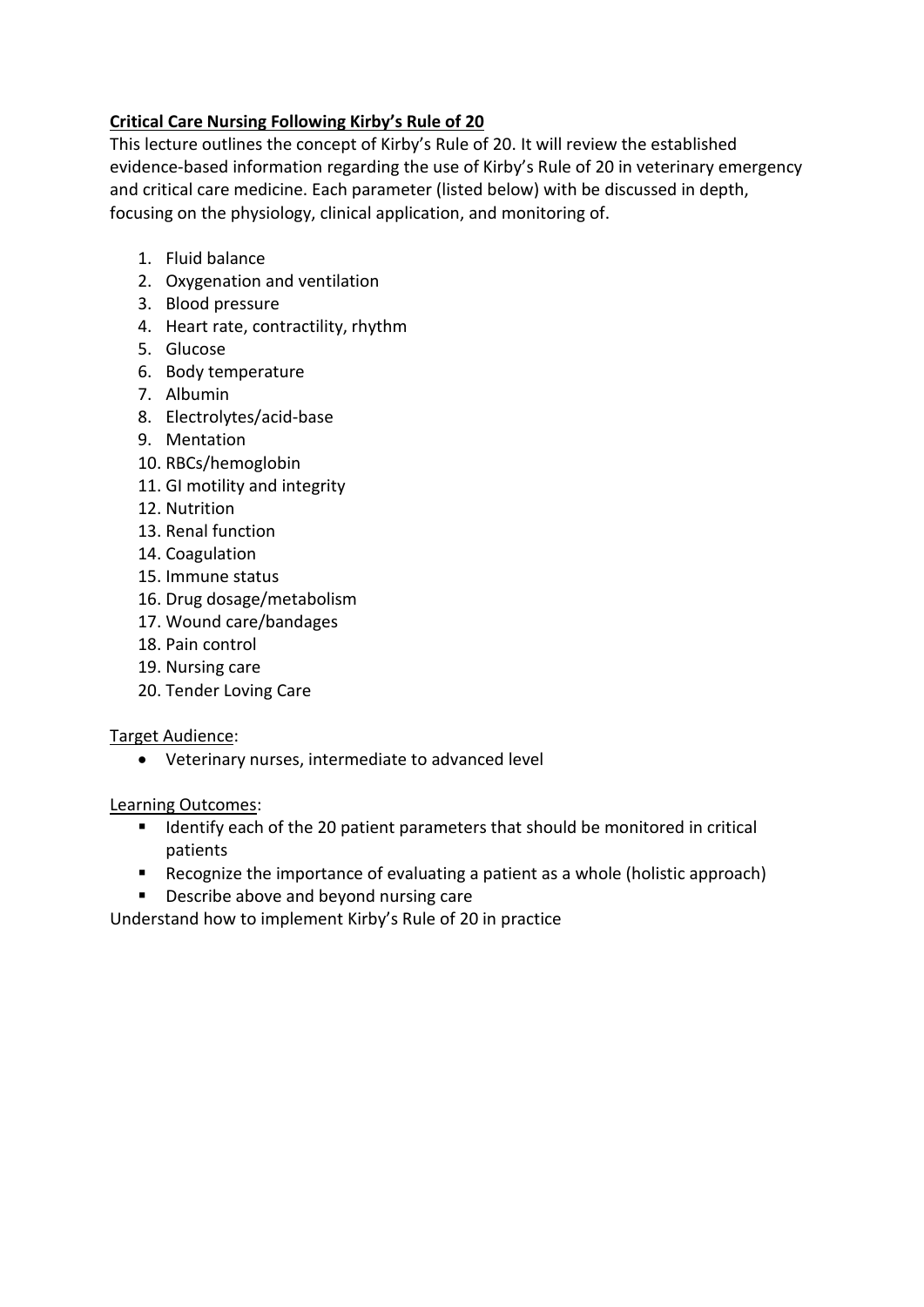#### **Peritoneal Dialysis 101**

This lecture is intended to discuss the treatment modality of peritoneal dialysis for acute kidney injury (AKI) patients.

Briefly review renal anatomy and physiology.

Discuss the definition of AKI, including the 3 types of azotemia and common disease conditions that contribute to each.

Discuss what dialysis is, the pathophysiology, and types of dialysis options (hemodialysis, continuous renal replacement therapy, peritoneal dialysis).

Discuss in detail peritoneal dialysis, including what it is, pathophysiology, and indications. Review the peritoneal catheter options, dialysate options, the process of performing peritoneal dialysis treatments, and complications.

Discuss the detailed nursing care and patient considerations for a renal patient, specifically one receiving peritoneal dialysis.

Review a case study.

#### Target Audience:

• Veterinary nurses, intermediate to advanced level

#### Learning Outcomes:

- Identify what a nephron is and the 4 key functions of the kidneys
- Recognize the 3 types of azotemia and common disease conditions that cause each
- Define dialysis and peritoneal dialysis
- Explain the pathophysiology of dialysis and specify how peritoneal dialysis works
- Recognize indications for initiating peritoneal dialysis therapy
- Describe the process of performing peritoneal dialysis
- Recognize complications associated with peritoneal dialysis
- Understand the specific nursing care needed for renal patients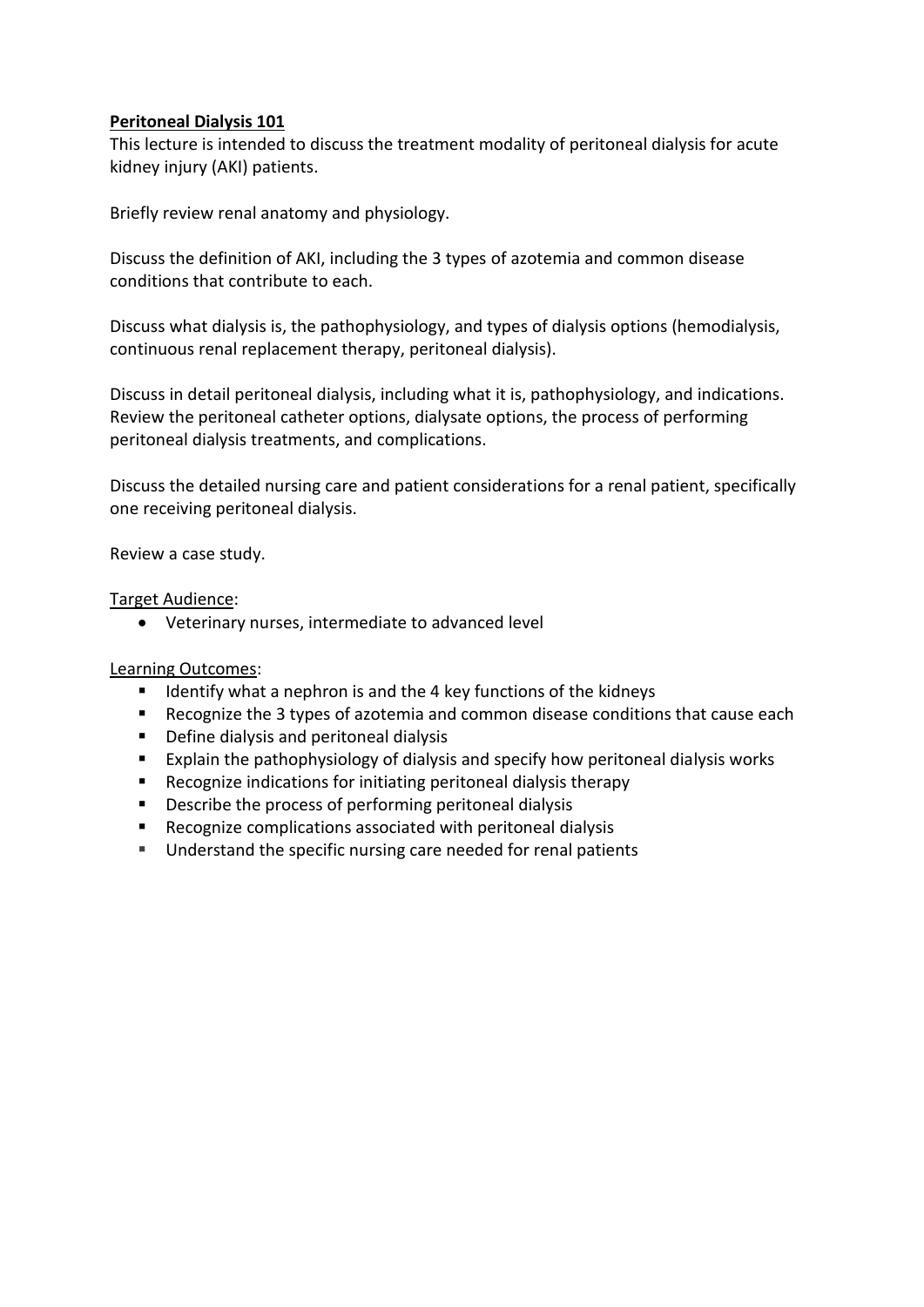## **The IV League: Critical Care Fluid Resuscitation**

This lecture will review the pathophysiology of body fluid composition and the fluid needs of critically ill patients. Review body fluid composition, including the intracellular fluid compartment, extracellular fluid compartment, and Starling's Forces. Discuss the four phases of fluid resuscitation (rescue, optimize, stabilize, de-escalation). Emphasis will be on the rescue phase as this is the phase most concerned with critical illness resuscitation. Review the role of the endothelial glycocalyx. Discuss the types of fluids used during the rescue phase (crystalloids, colloids, hypertonic saline) including the evidence-based literature surrounding pathophysiology and indications of each. Discuss early goal-directed therapy and tailoring fluid therapy resuscitation to the individual patient. Review the importance of monitoring of fluid therapy, including monitoring for signs of fluid overload.

## Target Audience:

• Veterinary nurses, intermediate level

# Learning Outcomes:

- Explain the pathophysiology of body fluid composition
- Identify the four phase of fluid resuscitation
- Recognize the indications for each fluid type based on evidence-based literature
- Describe monitoring of fluid therapy with an emphasis on fluid overload

Effects of Early Fluid Resuscitation (Corrin Boyd) - fluid phases = rescue, optimize, stabilize, de-escalate; critical illness is the result of surviving what would otherwise have been a nonsurvivable insult; key players in the rescue phase is the endothelial glycocalyx, acute inflammation in the immune system, renal dysfunction, coagulation; a Cochran Review of human studies show with 95% in favor that colloids when used for fluid resuscitation have worse renal outcomes than crytsalloids (especially HES) in the optimization phase; veterinary studies have mixed results about crystalloid vs. colloid; proposed mechanism of colloidinduced AKI is osmotic nephrosis (renal tubular vacuolization); a Cochran Review of human studies show patients receiving crystalloids receive less transfusions than patients receiving colloids (colloids contribute to hypocoagulability); colloids tend towards association with AKI, hypocoagulability, varying effects on inflammation; advantage to colloids is they can be given at lower volumes to achieve the same level of volume expansion of higher volumes of crystalloids (landmark study Assessing the Changes in Blood Volume over time after Administration of Fluid Resuscitation Products to Dogs; 0.9% NaCl is an unbalanced crystalloid; movement from EGDT to 4 phase model with key point of preventing overresuscitation - don't need to get our patient to normal perfusion with rescue resuscaition phase, need to get them out of life-threatening shock to move into optimization and tailor the fluid therapy to individual therapy; aim for safety with the 4 key players during rescue fluid resuscitation (use balanced crystalloid solution)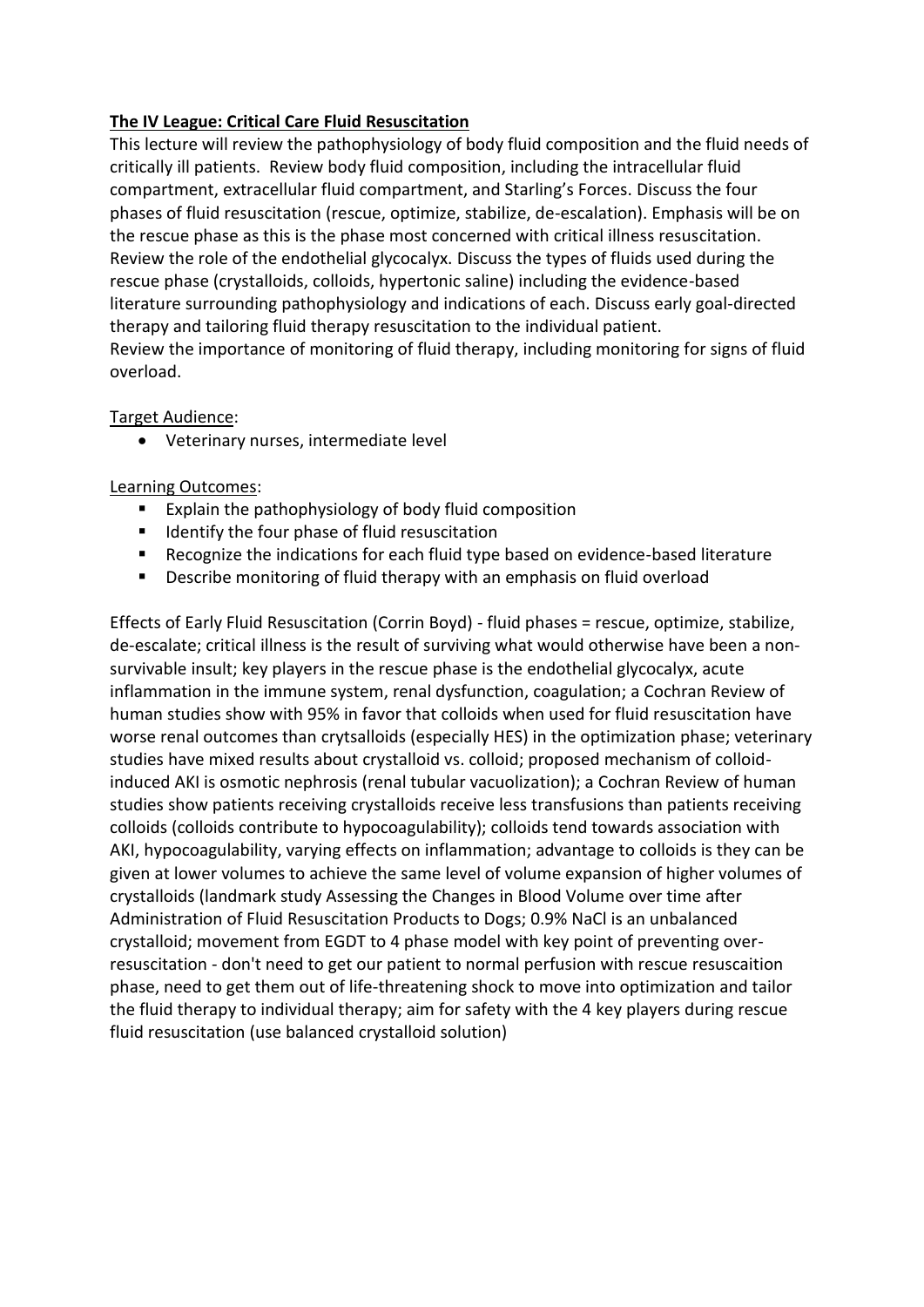#### **Blood Gas Tic-Tac-Toe**

This lecture will serve as an introduction to venous and arterial blood gas analysis and interpretation.

Discuss the basics of acid-base, including what information a blood gas gives you, the four most common acid-base derangements, how pH, bicarbonate (HCO3) and carbon dioxide (TCO2) affect the body, and the body's compensatory mechanisms.

Review how to interpret venous blood gas results and understand how the acid-base disturbances relate to disease processes.

Review the concepts of oxyhemoglobin dissociation curve, A-a gradient, and PaO2/FiO2 ratio and how they relate to arterial blood gas interpretation.

Target Audience:

• Veterinary nurses, intermediate to advanced level

Learning Outcomes:

- Explain normal acid-base physiology
- Identify the four common acid-base derangements
- Relate acid-base disturbances to disease processes
- Be able to interpret venous blood gases
- Be able to interpret arterial blood gases